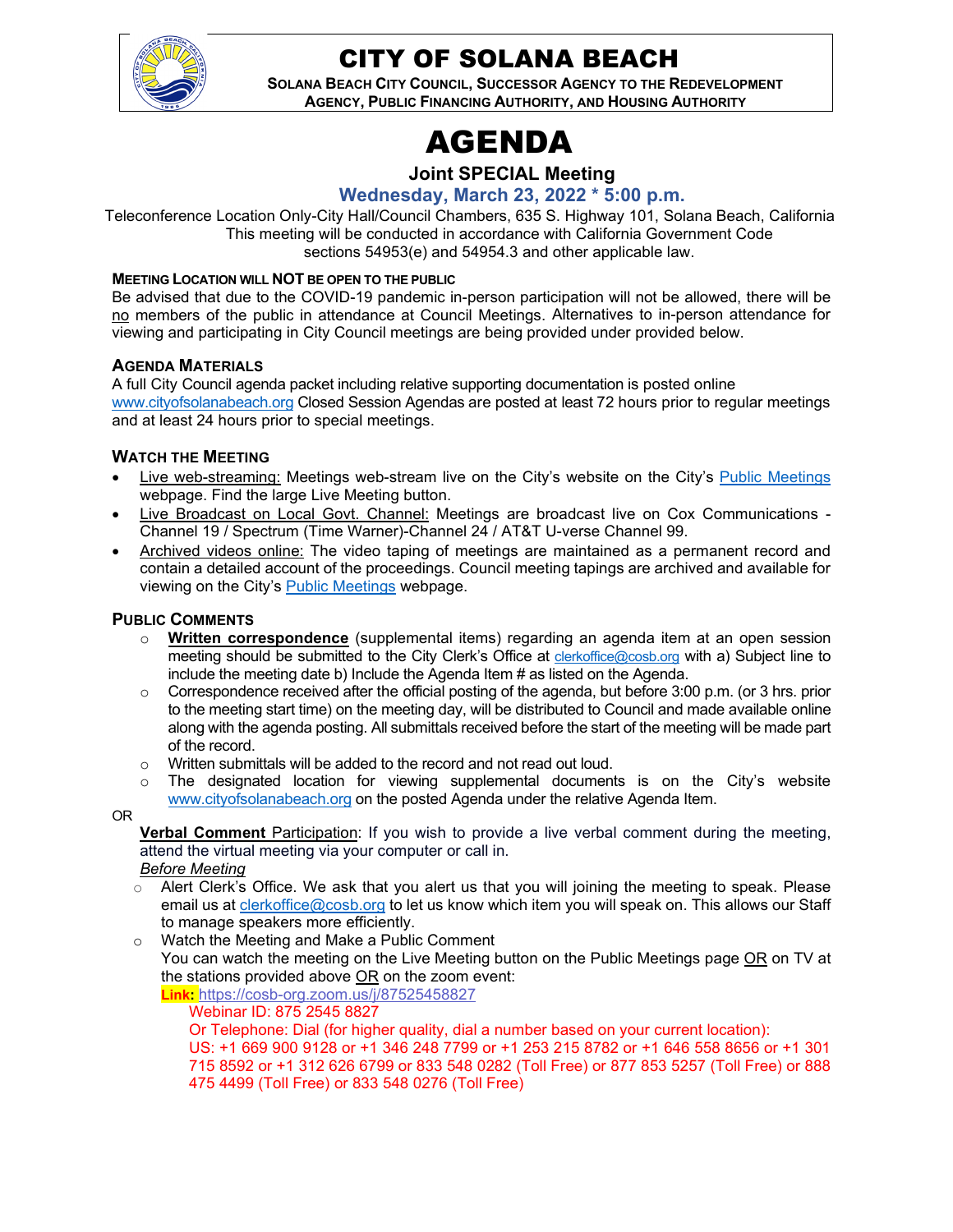- Join/Log-In to the meeting at least 15 minutes prior to the start time so that the City Clerk can verify that you are ready to speak before the meeting begins.
- Audio Accessibility: If your computer does not have a microphone or you have sound issues, you can call-in from a landline or cell phone and use it as your audio (phone # is provided once you log-in to Zoom, see above). If you call in for better audio, mute your computer's speakers to eliminate feedback so that you do not have two audios when you are speaking.

#### *During Meeting:*

- $\circ$  During each Agenda Item and Oral Communications, attendees will be asked if they would like to speak. Speakers are taken during each agenda item.
- o Speakers will be asked to raise their hand (zoom icon under participants can be clicked or on the phone you can dial \*9) if they would like to be called on to speak during each item. We will call on you by your log in name or the last 4 digits of your phone #. When called on by the meeting organizer, we will unmute so you may provide comments for the allotted time. Allotted speaker times are listed under each Agenda section.
- o Choose Gallery View to see the presentations, when applicable.

#### **SPECIAL ASSISTANCE NEEDED** - AMERICAN DISABILITIES ACT TITLE 2

In compliance with the Americans with Disabilities Act of 1990, persons with a disability may request an agenda in appropriate alternative formats as required by Section 202. Any person with a disability who requires a modification or accommodation in order to participate in a meeting should direct such request to the City Clerk's office (858) 720-2400 clerkoffice@cosb.org at least 72 hours prior to the meeting.

|                     | <b>CITY COUNCILMEMBERS</b>                 |                                        |                                                   |                                                     |  |
|---------------------|--------------------------------------------|----------------------------------------|---------------------------------------------------|-----------------------------------------------------|--|
| Lesa Heebner, Mayor |                                            |                                        |                                                   |                                                     |  |
|                     | <b>Kelly Harless</b><br>Deputy Mayor       | David A. Zito<br>Councilmember         | <b>Jewel Edson</b><br>Councilmember<br>District 1 | <b>Kristi Becker</b><br>Councilmember<br>District 3 |  |
|                     | <b>Gregory Wade</b><br><b>City Manager</b> | Johanna Canlas<br><b>City Attorney</b> |                                                   | Angela Ivey<br><b>City Clerk</b>                    |  |

#### **SPEAKERS:**

See Public Participation on the first page of the Agenda for publication participation options.

#### **READING OF ORDINANCES AND RESOLUTIONS:**

Pursuant to Solana Beach Municipal Code Section 2.04.460, at the time of introduction or adoption of an ordinance or adoption of a resolution, the same shall not be read in full unless after the reading of the title, further reading is requested by a member of the Council. If any Councilmember so requests, the ordinance or resolution shall be read in full. In the absence of such a request, this section shall constitute a waiver by the council of such reading.

## **CALL TO ORDER AND ROLL CALL:**

## **CLOSED SESSION REPORT:**

**FLAG SALUTE:**

#### **APPROVAL OF AGENDA:**

#### **D. STAFF REPORTS: (D.1.)**

*Note to Public: Refer to Public Participation for information on how to submit public comment.*  Any member of the public may address the City Council on an item of concern by submitting written correspondence for the record to be filed with the record or by registering to join the virtual meeting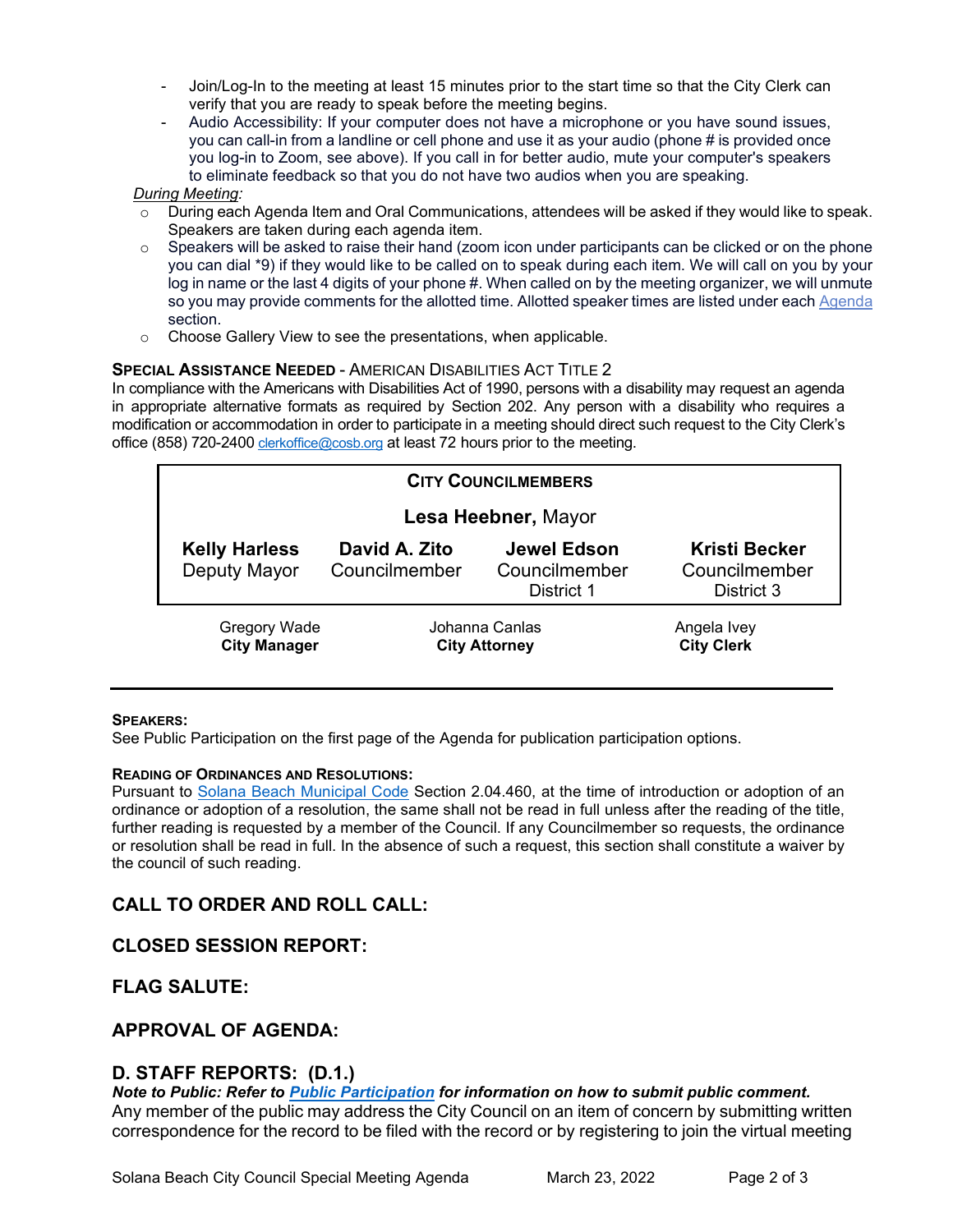online to speak live, per the Public Participation instructions on the Agenda. The maximum time allotted for each speaker is THREE MINUTES (SBMC 2.04.190).

### **D.1. Redistricting Process Fourth Public Hearing.** (File 0430-60)

Recommendation: That the City Council

- 1. Receive Staff Report.
- 2. Conduct fourth public hearing.
- 3. Review submitted draft maps.
- 4. Adopt **Resolution 2022-028** adopting redistricting plan.

#### Item D.1. Report (click here)

*[Posted Reports & Supplemental Docs contain records up to the cut off time, prior to the start of the meeting, for processing new](#page-3-0)  submittals. The final official record containing handouts, PowerPoints, etc. can be obtained through a Records Request to the City Clerk's Office.*

## **ADJOURN:**

#### **AFFIDAVIT OF POSTING**

*STATE OF CALIFORNIA COUNTY OF SAN DIEGO CITY OF SOLANA BEACH*  $\begin{matrix} \end{matrix}$   $\begin{matrix} \S \end{matrix}$ 

I, Angela Ivey, City Clerk of the City of Solana Beach, do hereby certify that this Agenda for the March 23, 2022 Council Meeting was called by City Council, Successor Agency to the Redevelopment Agency, Public Financing Authority, and the Housing Authority of the City of Solana Beach, California, was provided and posted on March 16, 2022 at 5:30 p.m. on the City Bulletin Board at the entrance to the City Council Chambers. Said meeting is held at 5:00 p.m., March 23, 2022, in the Council Chambers, at City Hall, 635 S. Highway 101, Solana Beach, California.

Angela Ivey, City Clerk \* City of Solana Beach, CA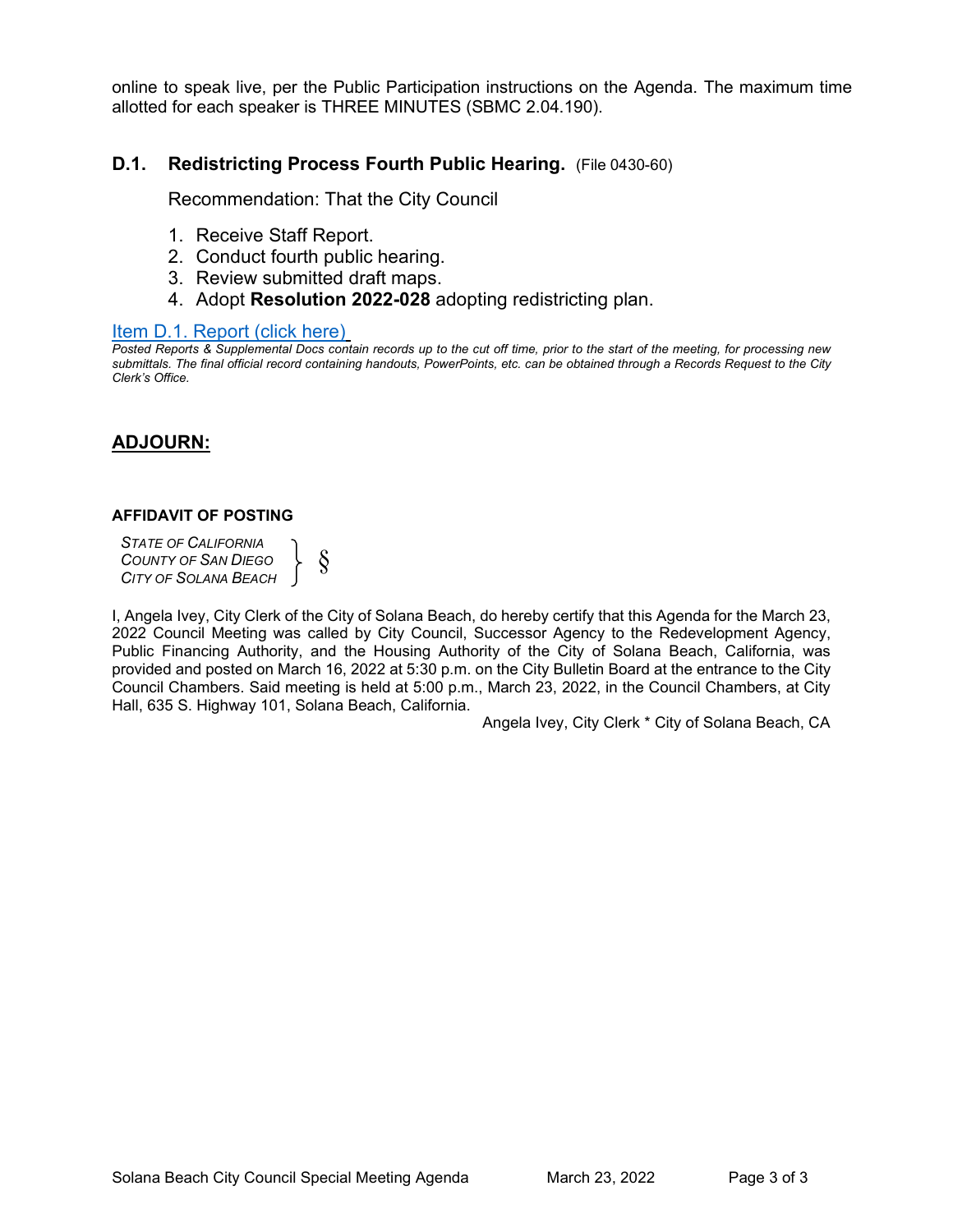<span id="page-3-0"></span>

# **STAFF REPORT CITY OF SOLANA BEACH**

**MEETING DATE: ORIGINATING DEPT:** City Attorney's Office

**TO:** Honorable Mayor and City Councilmembers **FROM:** Gregory Wade, City Manager<br> **MEETING DATE:** March 23, 2022 **SUBJECT: Fourth Public Hearing - Redistricting Process** 

## **BACKGROUND:**

On April 11, 2018, the Council adopted Resolution 2018-042 declaring the City of Solana Beach's intent to change the way the Council members are elected, transitioning from an at-large Council Member election system to a district-based Councilmember election system with a directly elected Office of Mayor. On July 18, 2018, the Council adopted Ordinance 488 implementing district-based elections for Council members. The districts were drawn based on the 2010 Census data, the most recent available. The 2018 plan was used in City Council elections in 2020.

Following every federal decennial census, local governments are required to engage in a formal redistricting process as prescribed by the California Elections Code. Elec. Code § 21601 *et seq*. The California Legislature passed a new law in 2019, amended in 2020 and 2021, called the Fair Maps Act which specifies the procedures and mandatory, prioritized criteria under redistricting must occur.

The City has engaged assistance from Special Counsel Marguerite Leoni of Nielsen Merksamer Parrinello Gross & Leoni LLP and Demographers Douglas Johnson/Shannon Kelly from National Demographics Corporation to assist with the redistricting process.

The City conducted the initial/first public hearing on December 15, 2021. After the first public hearing, draft maps were published. The City conducted the second public hearing on January 12, 2022, and a third public hearing on March 9, 2022, where the City Council reviewed draft maps and invited the public to submit maps. To date, the City received eight (8) draft maps submitted by members of the public. The submitted maps have been analyzed by the City's demographer and posted with their corresponding demographic data at:

\_\_\_\_\_\_\_\_\_\_\_\_\_\_\_\_\_\_\_\_\_\_\_\_\_\_\_\_\_\_\_\_\_\_\_\_\_\_\_\_\_\_\_\_\_\_\_\_\_\_\_\_\_\_\_\_\_\_\_\_\_\_\_\_\_\_\_\_\_\_ \_\_\_\_\_\_\_\_\_\_\_\_\_\_\_\_\_\_\_\_\_\_\_\_\_\_\_\_\_\_\_\_\_\_\_\_\_\_\_\_\_\_\_\_\_\_\_\_\_\_\_\_\_\_\_\_\_\_\_\_\_\_\_\_\_\_\_\_\_\_

COUNCIL ACTION:

AGENDA ITEM # D.1.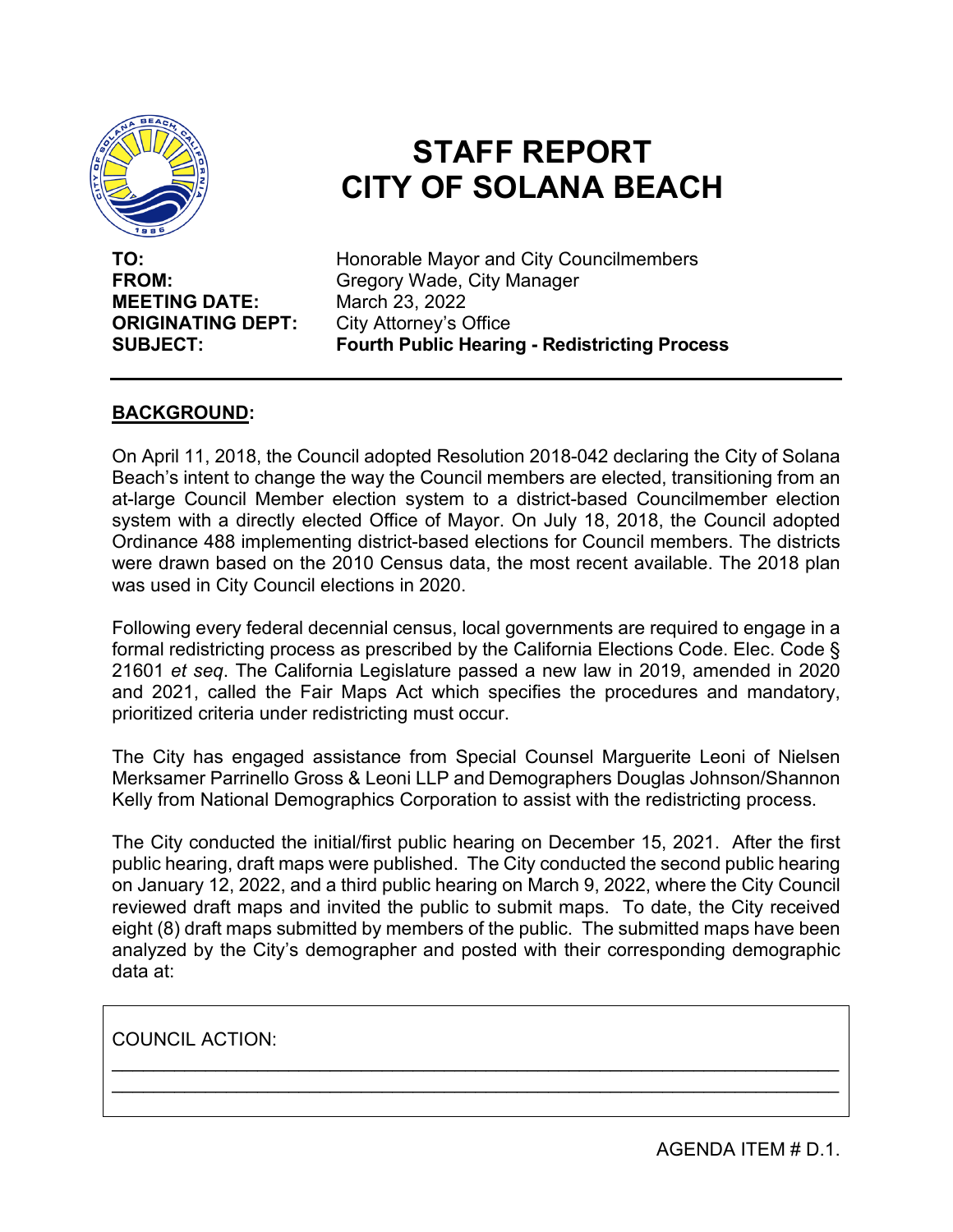## [https://www.ci.solana-beach.ca.us/index.asp?SEC=56737889-4955-493D-8FBF-](https://www.ci.solana-beach.ca.us/index.asp?SEC=56737889-4955-493D-8FBF-D9F2F8A9BC7A&Type=B_BASIC)[D9F2F8A9BC7A&Type=B\\_BASIC](https://www.ci.solana-beach.ca.us/index.asp?SEC=56737889-4955-493D-8FBF-D9F2F8A9BC7A&Type=B_BASIC)

Two maps were initially presented by the Demographer, draft Maps 101 and 102. After the second public hearing, draft Map 102 was modified in response to public testimony and identified as draft Map 102a. After the third public hearing, Draft Map 102a was further modified at the instruction of the City Council in response to public testimony and identified as draft Map 102b. These maps are also posted at above location on the City's redistricting website. Also, after the third public hearing, the City Council narrowed the number of maps under consideration to draft Maps 102a, Map 102b (102a as revised per instruction of the City Council), and Map 202, which was submitted by a member of the public. As of the fourth public hearing, the City Council has received and considered 12 draft maps.

The City has diligently complied with the statutory procedures set forth in the California Elections Code for the conduct of the redistricting process. The City has also complied with the Elections Code provisions applicable to the redistricting process that require the City to take steps to encourage residents, including those in underrepresented communities and non-English speaking communities, to participate in the redistricting public review process. Elec. Code § 21608(a). The Staff Report for the Third Public Hearing extensively describes this outreach. There has been significant public participation from all geographical areas of the City.

The item is before the City Council to conduct the fourth of the required public hearings under the law. In addition, the City Council may consider a Resolution adopting one of the draft maps as the redistricting map for the City Council districts following the 2020 Census and until changed in accordance with law.

## **DISCUSSION:**

## **Mandatory Redistricting Criteria**

California Elections Code section 21601 requires the City Council to adopt district boundaries using the following criteria, in the following order of priority:

- 1. Council districts shall be substantially equal in population based on total population of residents of the city as determined by the most recent federal decennial census with adjustments required by state law pertaining to incarcerated persons. (Changes to state law now require that the California Statewide Database perform certain "adjustments" to the data to reassign incarcerated residents back to their last known place of residence, rather than where they are incarcerated.)
- 2. Council districts must comply with the United States Constitution the California Constitution, and the federal Voting Rights Act of 1965.
- 3. To the extent practicable, council districts shall be geographically contiguous.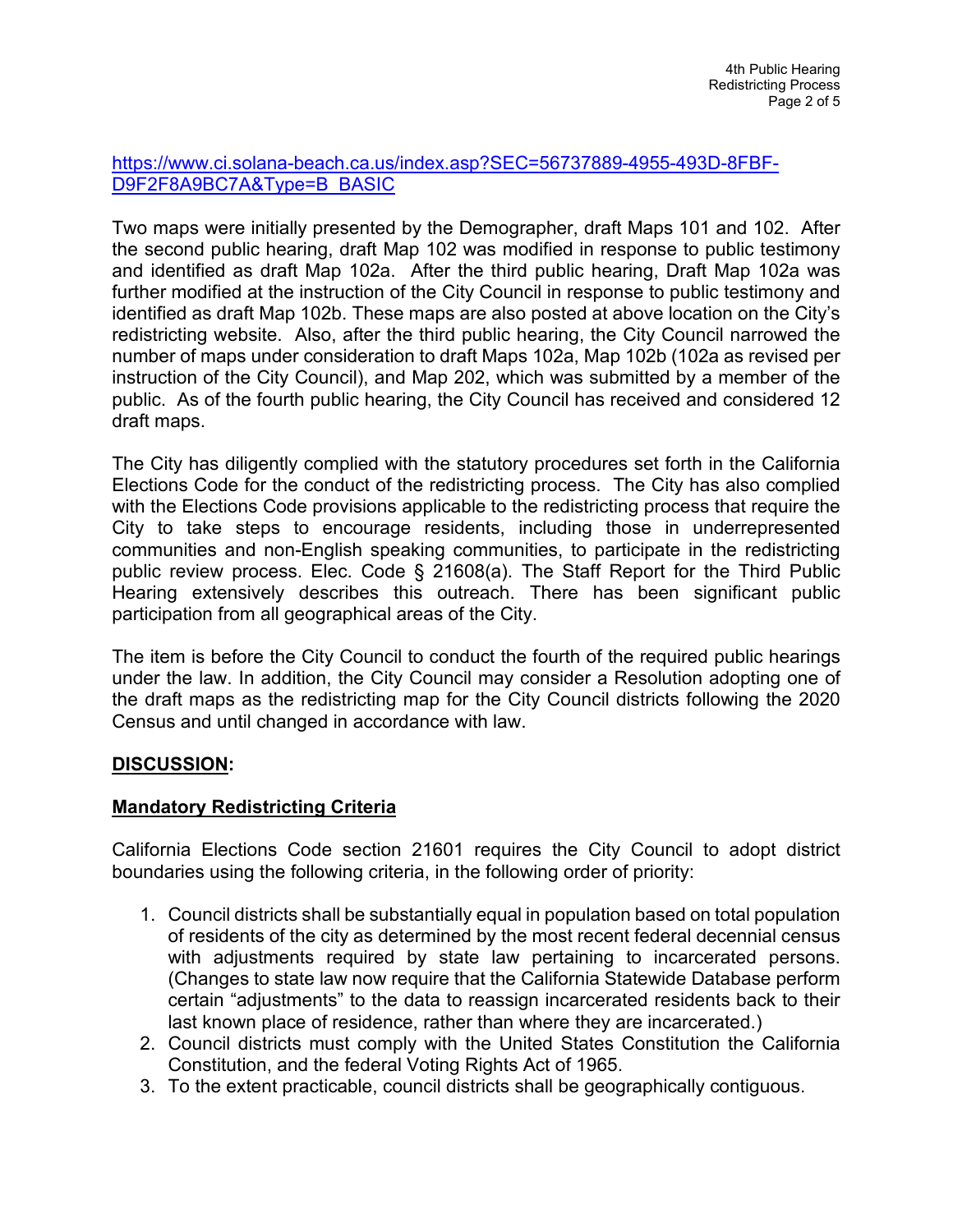- 4. To the extent practicable, the geographic integrity of any local neighborhood or local community of interest shall be respected in a manner that minimizes its division. (A "community of interest" is a population that shares common social or economic interests that should be included within a single district for purposes of its effective and fair representation. Communities of interest do not include relationships with political parties, incumbents, or political candidates.)
- 5. District boundaries must be easily identifiable and understandable by residents. To the extent practicable, districts shall be defined by natural and artificial barriers, by streets or by the boundaries of the city.
- 6. To the extent practicable, boundaries must be drawn to encourage geographical compactness in a manner that nearby areas of population are not bypassed in favor of more distant populations.
- 7. The Council shall not adopt District boundaries for the purpose of favoring or discrimination against a political party.

## **City Council's Discretion**

The City's redistricting plan must comply with the statutory criteria in the order set by the Legislature in the FAIR MAPS Act. Nevertheless, the Council retains significant discretion. Two of the areas in which the Council retains discretion are the following:

First, State law does not expressly prohibit other good government considerations for redistricting, such as avoiding to the extent possible the deferral of the exercise of the right to vote because of rearrangement of district boundaries, or a minimal change approach provided all statutory criteria are met.

Second, within each prioritized category of criteria, the Council retains discretion to make choices provided those choices are lawful and not arbitrary or capricious, meaning the choices are applied fairly and supported by the record of the redistricting process. One area in which this may be significant is in the Community of Interest criterion. The identification of "communities of interest" is not a question addressed in the abstract. It is a geographically-specific inquiry that "requires insights that cannot be obtained from maps or even census figures. Such insights require an understanding of the community at issue, which can often be acquired only through direct and extensive experience with the dayto-day lives of an area's residents." Favors v. Cuomo, 2012 U.S. Dist. LEXIS 36910, \*27 (E.D.N.Y. Mar. 19, 2012) (footnote omitted). State law requires that a properly established community of interest be "respected in a manner that minimizes its division." Significantly, the law does not prohibit any division of a community of interest, nor does it limit the City Council's discretion in determining the arrangement of communities of interest within the districting plan as a whole. Both would place a significant constraint on the Council's ability to comply with the FAIR MAPS Act in its entirety. And since a community of interest is a geographically specific inquiry, communities of interest often compete for territory. The City Council retains discretion to resolve that competition.

A legislatively adopted districting plan "is presumptively constitutional, and a party challenging the plan bears the burden of demonstrating it inevitably poses a total and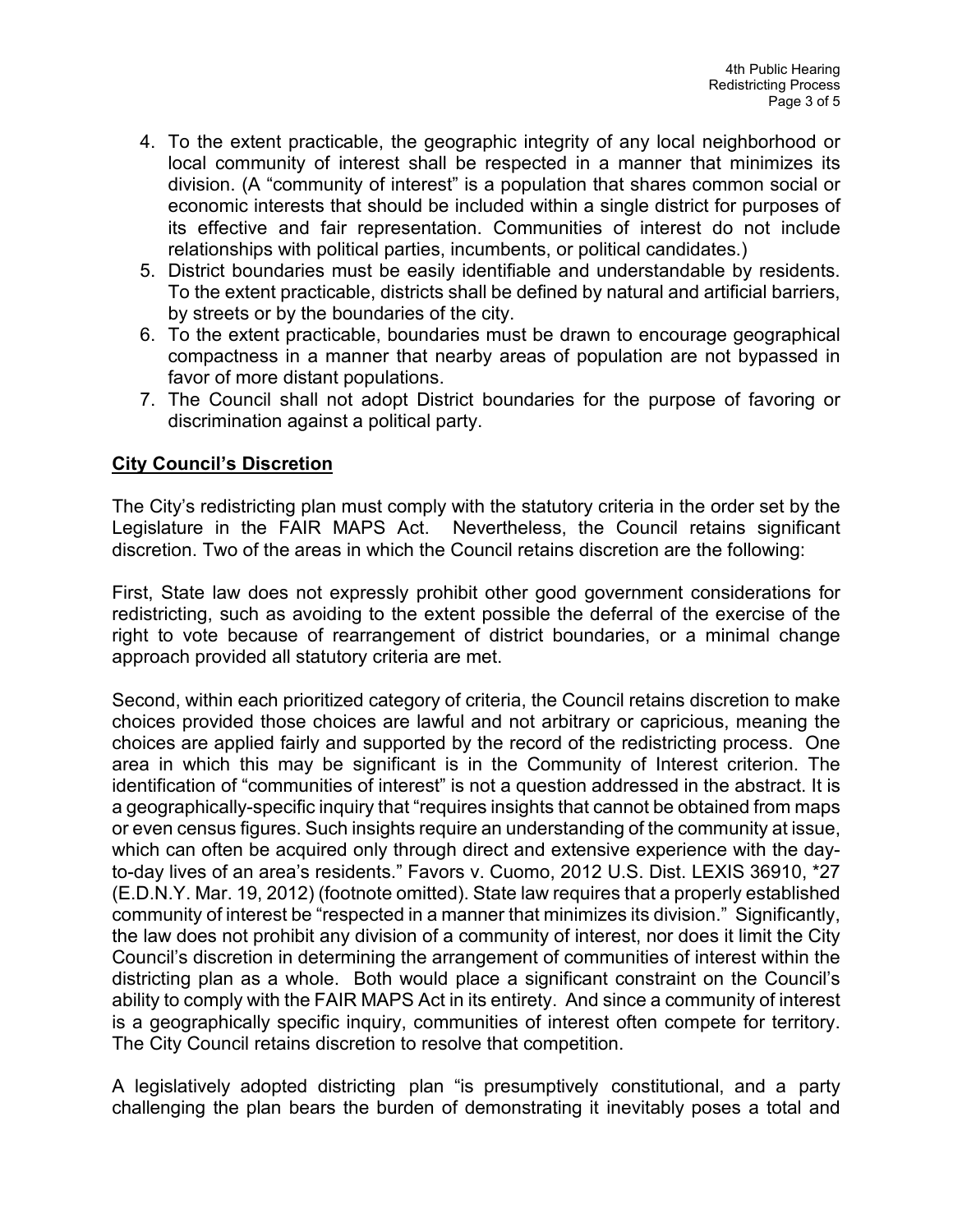fatal conflict with constitutional provisions." *Nadler v. Schwarzenegger*, 137 Cal. App. 4th 1327, 1332 (2006). In other words, a plaintiff must show "that no set of circumstances exists under which the enactment would be valid." *Id*. at 1338. "Courts will not declare such enactments invalid unless it appears the action taken was arbitrary, capricious or entirely lacking in evidentiary support. A court may not substitute its judgment for that of the legislative body merely because it doubts the wisdom of the action taken, and must sustain the legislative enactment if there is any reasonable basis for it." *Griswold v. County of San Diego*, 32 Cal. App. 3d 56, 66 (1973) (citations omitted); see also *Nadler*, 137 Cal. App. 4th at 1338 (courts must uphold the plan "so long as the [council] could rationally have determined a set of facts that support it.").

## **Method of Adoption of Redistricting Map**

California Elections Code section 21601(e) provides, "For purposes of this article [mandating the redistricting of city council district boundaries after the decennial Census], "adopt" or "adoption" in regard to council district boundaries means the passage of an ordinance or resolution specifying those boundaries." Staff has proposed adoption by resolution, which is also consistent with Ordinance No. 488. The resolution is effective upon adoption, although it is subject to referendum. (See below regarding impact on tenure of City Council members.)

## **Deadline for Completion of Redistricting Process**

The statutory deadline for the Council to complete the redistricting process is April 17, 2022. Earlier completion is advised, to ensure that the County Registrar is provided sufficient time to implement the new boundaries considering the statewide and countywide redistricting currently underway in numerous jurisdictions, all with deadlines considering June and/or November 2022 elections. After the deadline, the redistricting must be referred to the superior court for completion.

If the City Council decides to make further amendments to a draft map that map must be published on the internet for at least three days before being adopted as a final map by the City Council.

## **Impact on Upcoming Elections**

State law provides the term of office of a council member whose term of office has not expired shall not be affected by any change in the boundaries of the district from which the council member was elected. Pursuant to Ordinance No. 488, in November 2020, elections were held in Districts 1 and 3 as adopted in 2018. The Council members for those districts serve four-year terms and their tenure is not affected by the redistricting, even if, as a result of the change in district boundaries, the member no longer resides within the same geographical boundaries as the district that elected that member.

Because redistricting is required by law, pursuant to Ordinance No. 488, Council Members will be elected for four-year terms in Council Districts 2 and 4 in the new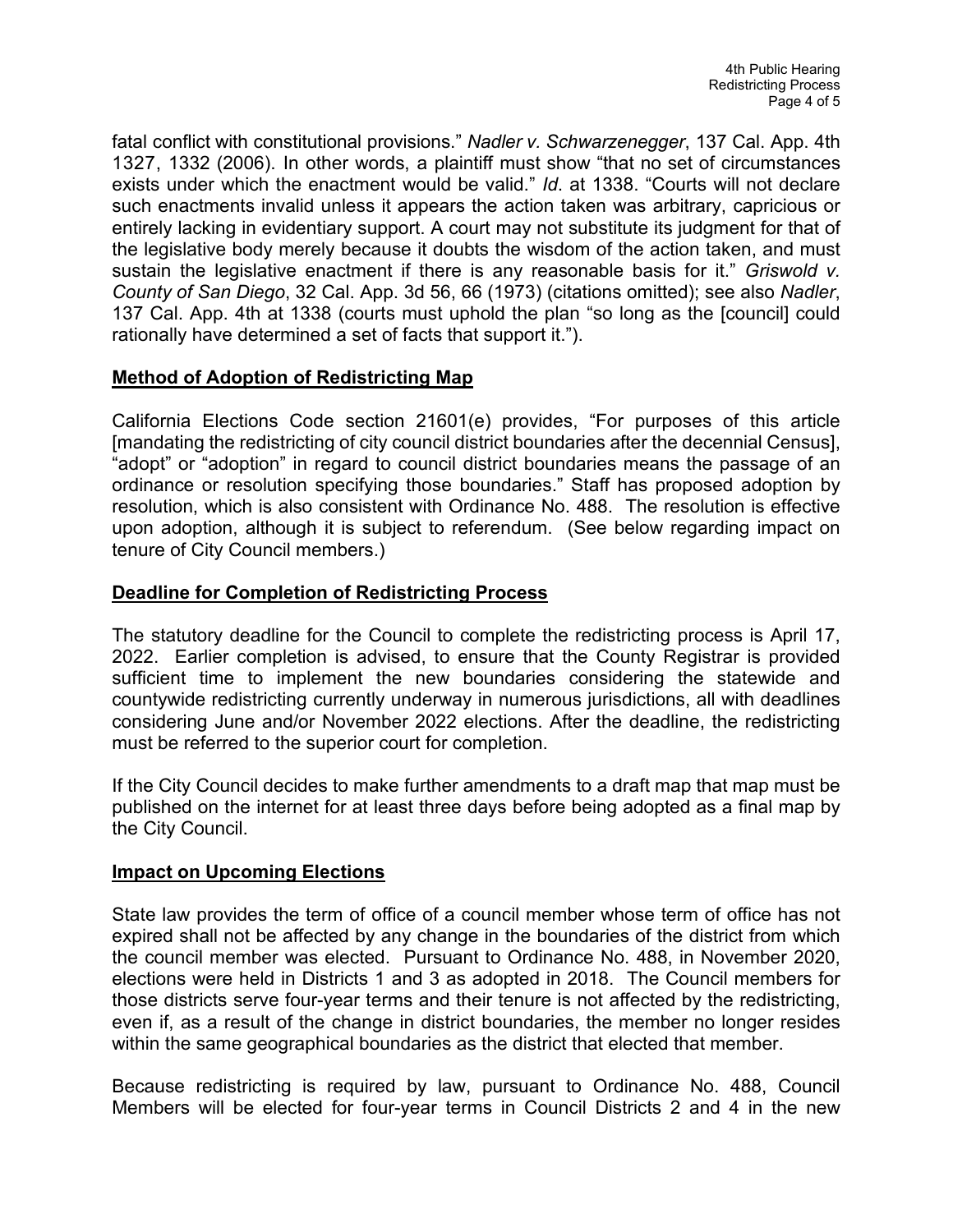redistricting map in November 2022. This completes the transition to by-district elections. Council Members will be elected for four-year terms in Council Districts 1 and 3 in the new redistricting map in November 2024.

A vacancy in a district office would be filled by the same voters that elected the member who has since vacated the office. For example, a vacancy occurring this year in District 1 or 3 would be filled by the electorate that was included the 2018 boundaries of that district.

## **CEQA COMPLIANCE STATEMENT:**

Not a project as defined under CEQA.

## **FISCAL IMPACT:**

The Fiscal Year (FY) 2021-22 Adopted Budget contains appropriations of \$75,000 for the Special Counsel and \$25,000 for the Demographer. At this time, Staff believes these appropriations will be sufficient to cover the redistricting services.

## **OPTIONS:**

- **•** Pass the attached resolution adopting a redistricting plan for the City Council districts; or
- Provide further instructions to demographic consultant regarding the draft redistricting maps and/or
- **•** Schedule another City Council meeting for adoption of a redistricting plan by resolution prior to April 17, 2022.

## **DEPARTMENT RECOMMENDATION:**

Staff recommends that the City Council:

- 1. Receive Staff Report.
- 2. Conduct fourth public hearing.
- 3. Review submitted draft maps.
- 4. Adopt Resolution 2022-028 adopting redistricting plan.

## **CITY MANAGER'S RECOMMENDATION:**

Approve Department Recommendation.

 $7\quad$ 

Gregory Wade, City Manager

Attachment 1: Resolution 2022-028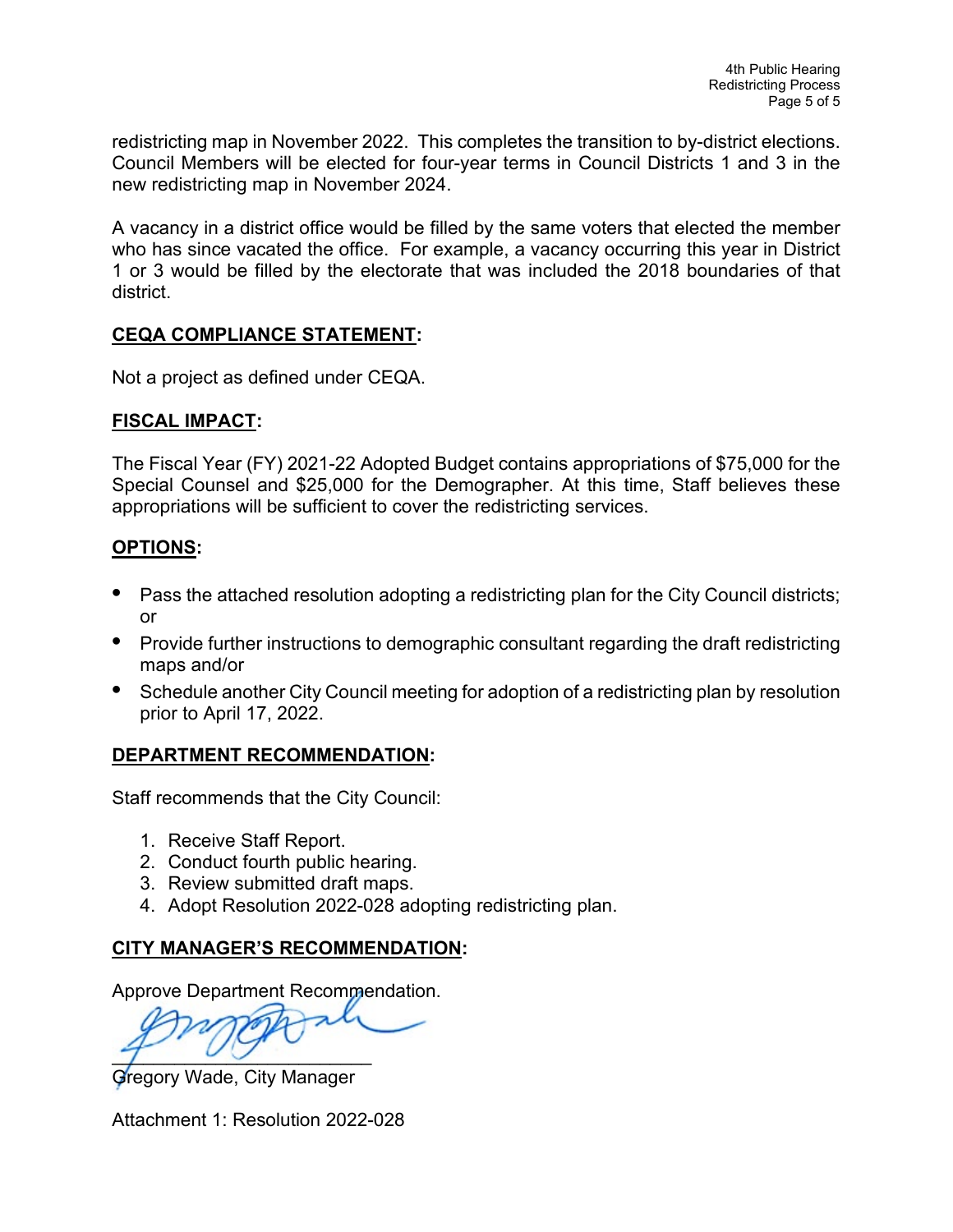#### **RESOLUTION 2022-028**

### **A RESOLUTION OF THE CITY COUNCIL OF THE CITY OF SOLANA BEACH ADOPTING A REVISED CITY COUNCIL ELECTORAL DISTRICT MAP FOLLOWING THE 2020 FEDERAL CENSUS AND CONFIRMING ELECTION SEQUENCING PURSUANT TO ORDINANCE No. 488**

**WHEREAS**, pursuant to Article 1A of Chapter 2.24 (Elections) of Title 2. (Administration and Personnel) of the Solana Beach Municipal Code adopted on July 10, 2018 (Ord. No. 488), City Council Members are elected by-district in four single-member districts, and the Mayor is directly elected by the voters of the City; and

**WHEREAS**, Ordinance No. 488 also incorporates a map of single-member districts reflected in Exhibit A, as adopted, and as subsequently reapportioned as provided by State law; and

**WHEREAS**, Ordinance No. 488 was adopted in response to a demand and threat of litigation under the California Voting Rights Act on behalf of the City's Latino residents, and Exhibit A to the Ordinance was designed after an extensive public process including all sectors of the City's residents including its Latino community with a focus on the City's historical Latino neighborhoods and institutions; and

**WHEREAS**, pursuant to Ordinance No. 488, in November 2020, elections were held in Districts 1 and 3 as adopted in 2018; and

**WHEREAS**, pursuant to Ordinance No. 488, in November 2022, elections will be held in Districts 2 and 4; and

**WHEREAS**, following each federal decennial census, the City Council must, by ordinance or resolution, adopt boundaries for all of the council districts so that the council districts shall be substantially equal in population as required by the United States Constitution and comply with other criteria specified in State and federal law; and

**WHEREAS**, the 2020 Census data shows that the City's current districts are not population balanced, with a deviation between District 3 (the most populated district) and District 2 (the least populated district) of approximately 13.25%; and

**WHEREAS**, the City must adjust its district boundary lines by adopting a final redistricting map before the statutory deadline of April 17, 2022; and

**WHEREAS**, between December 15, 2021, and March 23, 2022, the City Council held four (4) public hearings and meetings on redistricting; and

**ATTACHMENT 1**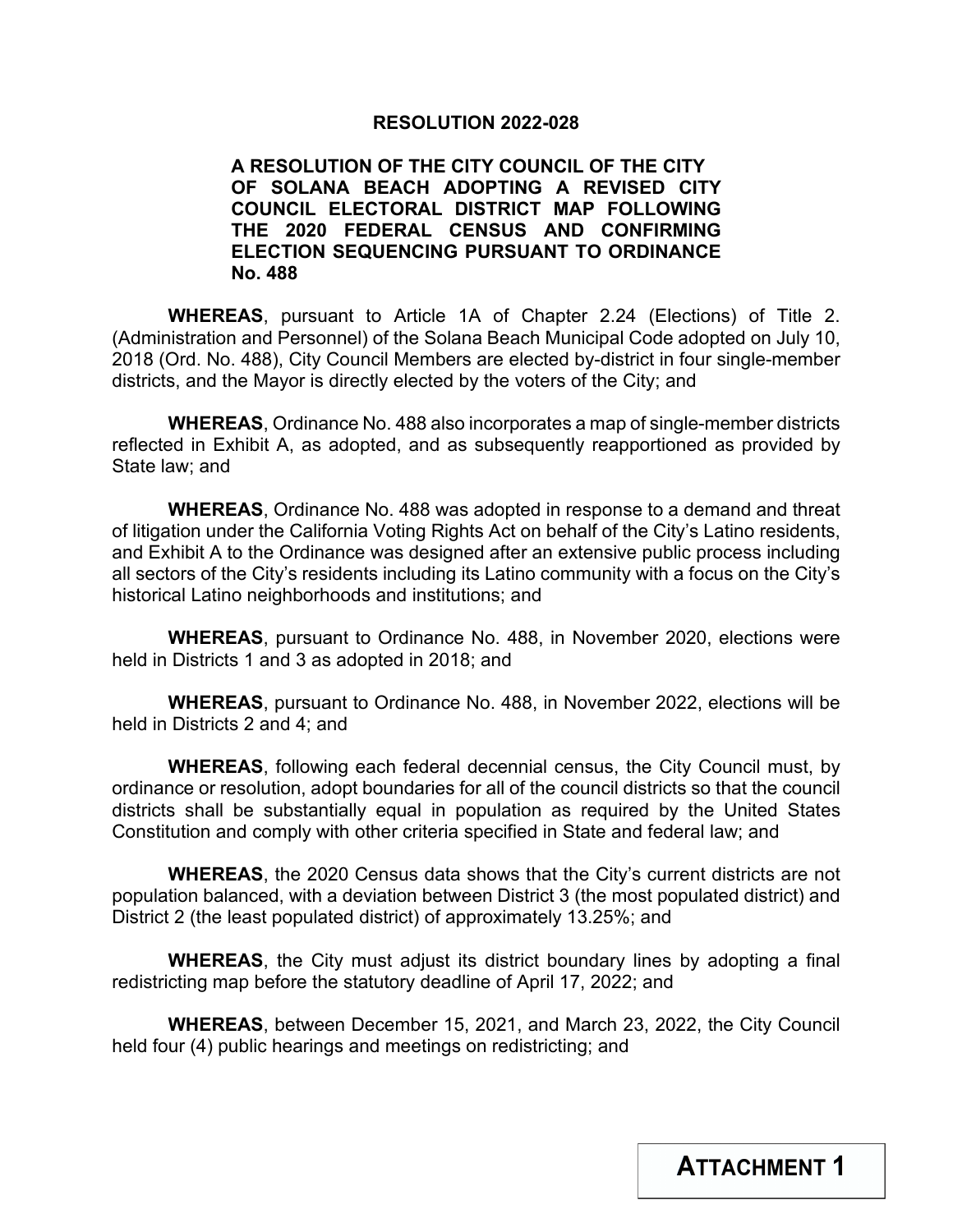**WHEREAS**, the City Council took steps to encourage residents, including those in underrepresented communities and non-English speaking communities, to participate in the redistricting public review process; and

**WHEREAS**, the City Council allowed the public to submit testimony and draft maps in writing and electronically; and

**WHEREAS**, the City Council considered all community input including eight proposed redistricting maps submitted by members of the public (three of which were identical) and four maps prepared by its demographic consultant; and

**WHEREAS**, after a public hearing on March 9, 2022, the City Council instructed its demographer to revise Map 102a to reflect public testimony concerning communities of interest and narrowed the number of maps under consideration to draft Maps 102a, Map 102b (102a as revised per instruction of the City Council), and Map 202, which was submitted by a member of the public; and

**WHEREAS**, after a public hearing held on March 23, 2022, the City Council selected Map attached hereto as Exhibit 1 and incorporated herein by reference, as the new redistricting map for the City Council districts for use in the 2022 City Council elections and thereafter until changed in accordance with law; and

**WHEREAS**, the term of office of a council member whose term of office has not expired shall not be affected by any change in the boundaries of the district from which the council member was elected; and

**WHEREAS**, pursuant to Ordinance No. 488, Council Members shall be elected for four-year terms in Council Districts 2 and 4 in the new redistricting map in November 2022 to complete the transition to by-district elections; and

**WHEREAS**, pursuant to Ordinance No. 488, Council Members shall be elected for four-year terms in Council Districts 1 and 3 in the new redistricting map in November 2024; and

**WHEREAS**, California Elections Code section 21601(e) provides that a redistricting map may be adopted by resolution specifying the new boundaries, and Ordinance No. 488 incorporates a map of electoral districts as Exhibit A, with the intent that the map be periodically "reapportioned as provided by law",

## **NOW, THEREFORE, BE IT RESOLVED BY THE CITY COUNCIL OF THE CITY OF SOLANA BEACH THAT:**

1. The City Council electoral district map attached as Exhibit 1 is hereby approved and incorporated as Exhibit A to Ordinance No. 488 as the City's new redistricting map.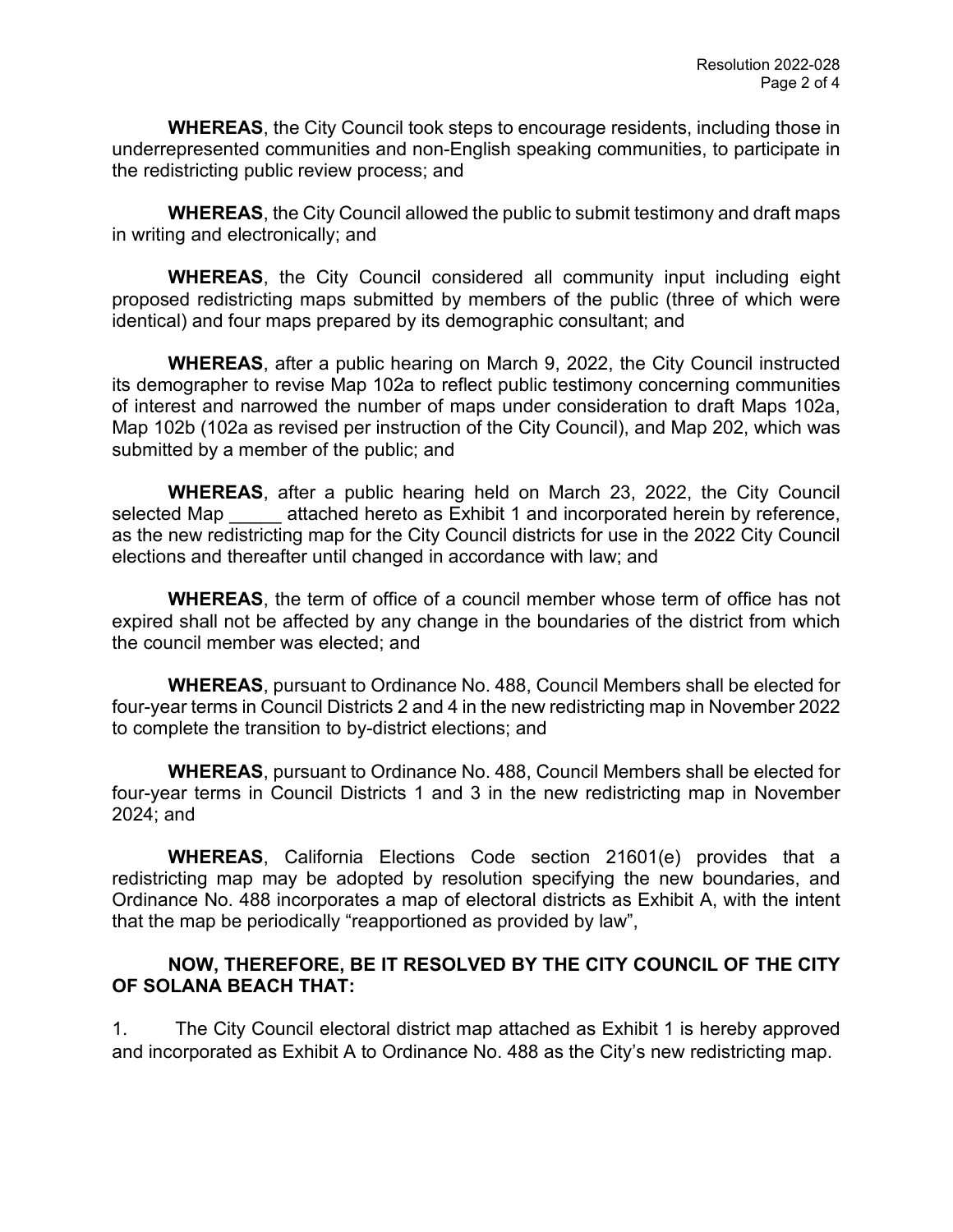2. The City Council districts specified in the new redistricting map (Exhibit 1 hereto) shall remain in effect until modified in accordance with law.

3. This Resolution shall be published and available on the City website for as long as the city council districts approved by this resolution are in effect.

4. The City Manager or designee, in conjunction with the City's demographer, is hereby authorized and directed to provide a copy of this Resolution to, and work with the San Diego County Registrar of Voters to conduct any additional administrative acts necessary to implement the new redistricting map in a timely fashion to be used in the City Council election to be held on November 8, 2022.

5. The City Council retains jurisdiction to amend or repeal this Resolution through the deadline set forth in Section 21602 of the California Elections Code. Thereafter, if necessary to facilitate the implementation of the new redistricting map, the City Manager in consultation with the City Attorney and City Clerk, is authorized to make technical adjustments to the district boundaries contained in the new redistricting plan that do not substantively affect the populations in the districts, the eligibility of candidates, or the residence of elected officials within any district, or the intent of this Resolution. The City Manager shall consult with the City's demographer and shall advise the City Council of any such adjustments required in the implementation of the districts.

6. To the extent the terms and provisions of this Resolution may be inconsistent or in conflict with the terms or conditions of any prior City ordinance, motion, resolution, rule, or regulation governing the same subject, the terms of this Resolution shall prevail with respect to the subject matter thereof. Notwithstanding the previous sentence, section 10 of Ordinance No. 488, Sunset Provisions, shall prevail to the extent the terms and provisions of this Resolution may be inconsistent or in conflict with section 10 of Ordinance No. 488.

7. In interpreting this Resolution or resolving any ambiguity, this Resolution shall be interpreted in a manner that effectively accomplishes its stated purpose.

8. This Resolution and its exhibit shall become effective immediately.

**PASSED AND ADOPTED** this 23<sup>rd</sup> day of March, 2022, at a regularly scheduled meeting of the City Council of the City of Solana Beach, California by the following vote:

> AYES: Councilmembers – NOES: Councilmembers – ABSTAIN: Councilmembers – ABSENT: Councilmembers –

> > \_\_\_\_\_\_\_\_\_\_\_\_\_\_\_\_\_\_\_\_\_\_\_\_\_\_\_\_\_\_ LESA HEEBNER, Mayor